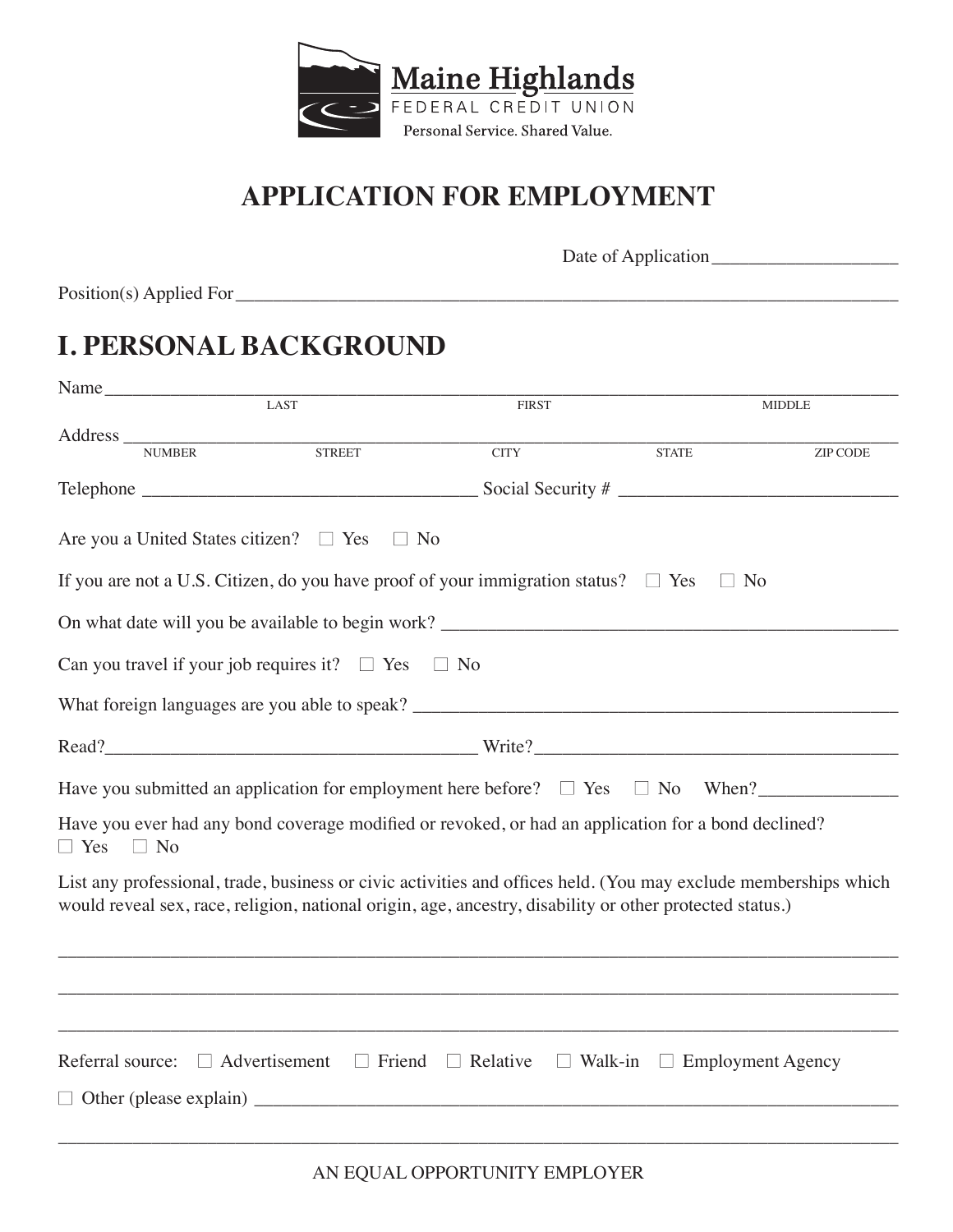# **II. EMPLOYMENT HISTORY**

Please provide the following information for each of the last three positions you have held, starting with the most recent:

| <b>NUMBER</b>    | <b>STREET</b>                                                                     | <b>CITY</b> | <b>STATE</b> | <b>ZIP CODE</b> |
|------------------|-----------------------------------------------------------------------------------|-------------|--------------|-----------------|
|                  |                                                                                   |             |              |                 |
|                  |                                                                                   |             |              |                 |
|                  |                                                                                   |             |              |                 |
|                  |                                                                                   |             |              |                 |
|                  |                                                                                   |             |              |                 |
|                  |                                                                                   |             |              |                 |
|                  |                                                                                   |             |              |                 |
| Name of Employer |                                                                                   |             |              |                 |
|                  |                                                                                   |             |              |                 |
| <b>NUMBER</b>    | <b>STREET</b>                                                                     | <b>CITY</b> | <b>STATE</b> | <b>ZIP CODE</b> |
|                  |                                                                                   |             |              |                 |
|                  |                                                                                   |             |              |                 |
|                  |                                                                                   |             |              |                 |
|                  |                                                                                   |             |              |                 |
|                  |                                                                                   |             |              |                 |
|                  |                                                                                   |             |              |                 |
|                  |                                                                                   |             |              |                 |
|                  |                                                                                   |             |              |                 |
|                  |                                                                                   |             |              |                 |
| Address          |                                                                                   |             |              |                 |
| <b>NUMBER</b>    | <b>STREET</b>                                                                     | <b>CITY</b> | <b>STATE</b> | ZIP CODE        |
|                  |                                                                                   |             |              |                 |
|                  |                                                                                   |             |              |                 |
|                  | ,我们也不能会有什么。""我们的人,我们也不能会有什么?""我们的人,我们也不能会有什么?""我们的人,我们也不能会有什么?""我们的人,我们也不能会有什么?"" |             |              |                 |
|                  | ,我们也不能会有什么。""我们的人,我们也不能会有什么?""我们的人,我们也不能会有什么?""我们的人,我们也不能会有什么?""我们的人,我们也不能会有什么?"" |             |              |                 |
|                  |                                                                                   |             |              |                 |
|                  |                                                                                   |             |              |                 |
|                  |                                                                                   |             |              |                 |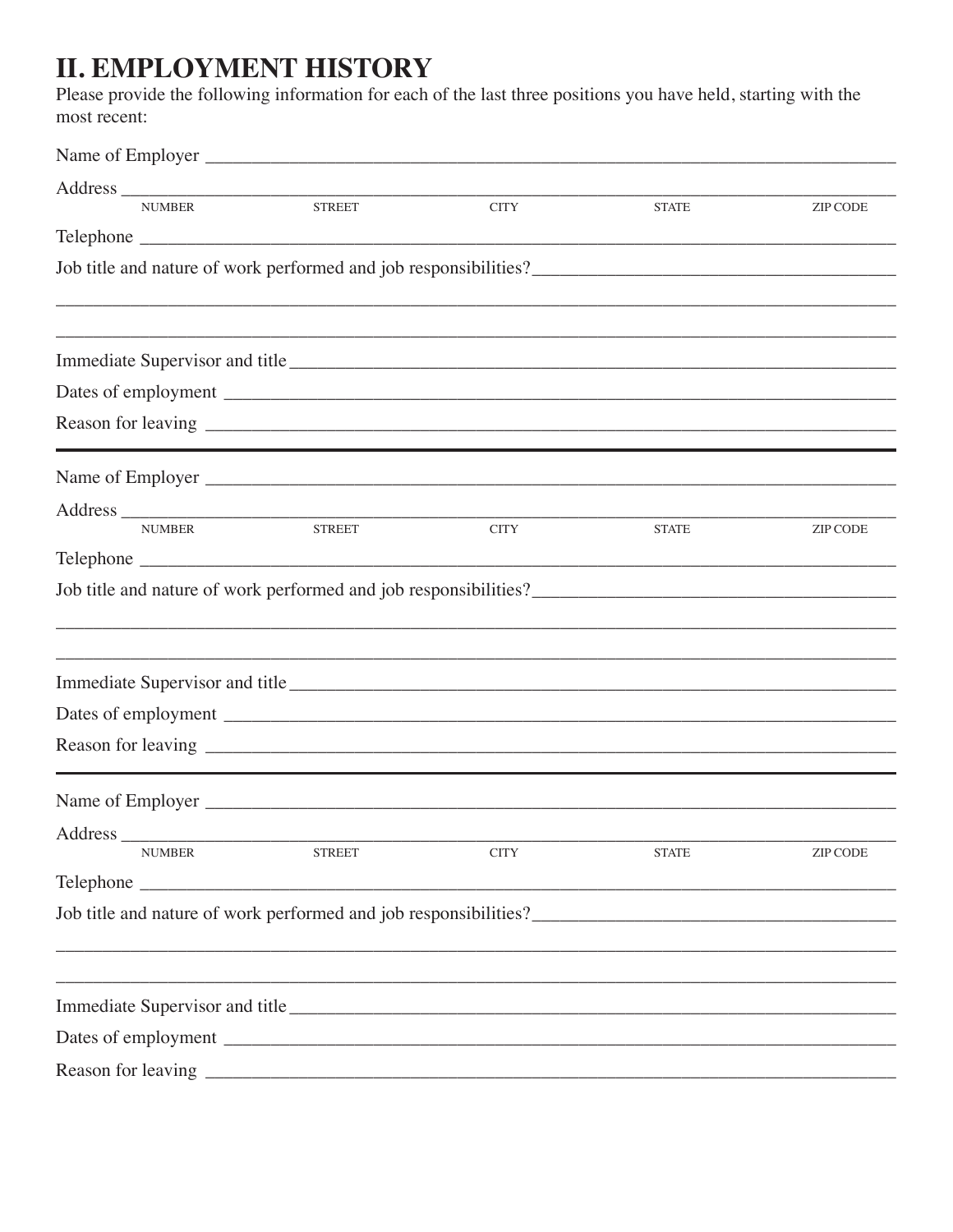## **III. EDUCATIONAL BACKGROUND**

Please provide the following information for every secondary and post-secondary institution you attended

| <b>NUMBER</b>                                                                                      | <b>STREET</b> | <b>CITY</b> | <b>STATE</b> | ZIP CODE |
|----------------------------------------------------------------------------------------------------|---------------|-------------|--------------|----------|
|                                                                                                    |               |             |              |          |
|                                                                                                    |               |             |              |          |
|                                                                                                    |               |             |              |          |
|                                                                                                    |               |             |              |          |
| <b>NUMBER</b>                                                                                      | <b>STREET</b> | <b>CITY</b> | <b>STATE</b> | ZIP CODE |
| Degree received or course of study completed Learning and the study control of the study completed |               |             |              |          |
|                                                                                                    |               |             |              |          |
| Attach additional sheets as needed.                                                                |               |             |              |          |

#### **IV. REFERENCES**

Please provide the following information for each of three references:

|               | Address NUMBER STREET |                                                                                          |              |                 |  |
|---------------|-----------------------|------------------------------------------------------------------------------------------|--------------|-----------------|--|
|               |                       | <b>CITY</b>                                                                              | <b>STATE</b> | ZIP CODE        |  |
|               |                       |                                                                                          |              |                 |  |
|               |                       |                                                                                          |              |                 |  |
|               |                       | ,一个人的人都是一个人的人,我们也不会不会不会。""我们,我们也不会不会不会不会不会不会不会。""我们,我们也不会不会不会不会不会。""我们,我们也不会不会不会<br>Name |              |                 |  |
|               |                       |                                                                                          |              |                 |  |
|               | Address NUMBER STREET | CITY                                                                                     | <b>STATE</b> | <b>ZIP CODE</b> |  |
|               |                       |                                                                                          |              |                 |  |
|               |                       |                                                                                          |              |                 |  |
|               |                       |                                                                                          |              |                 |  |
|               |                       | Name                                                                                     |              |                 |  |
|               |                       |                                                                                          |              |                 |  |
| <b>NUMBER</b> | <b>STREET</b>         | <b>CITY</b>                                                                              | <b>STATE</b> | <b>ZIP CODE</b> |  |
|               |                       |                                                                                          |              |                 |  |
|               |                       |                                                                                          |              |                 |  |